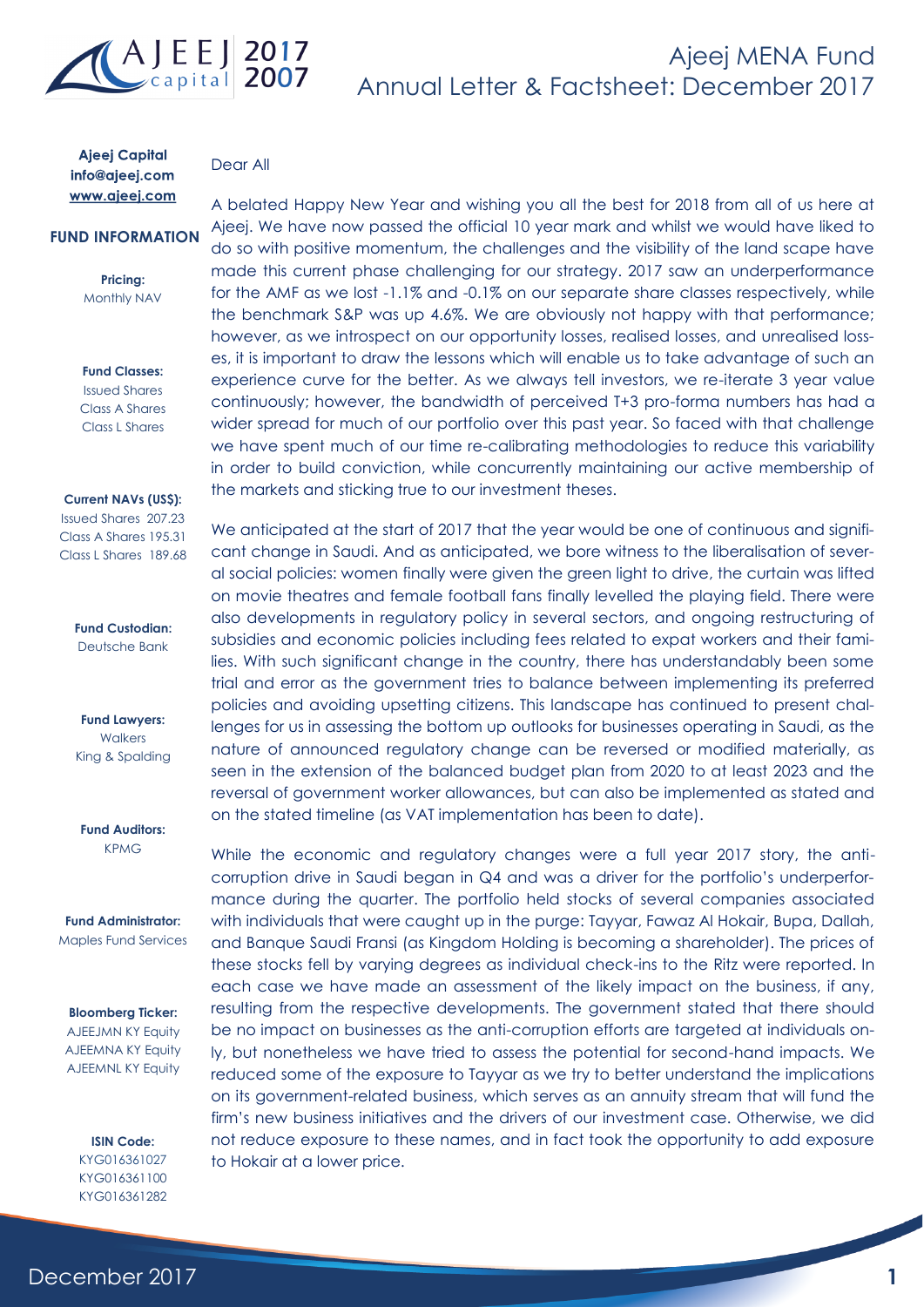# AMF Annual Letter



We do continue to believe that the changes in Saudi will lead to longer term benefits for the economy and many of the companies operating in Saudi. Navigating from point A to point B remains a challenge given the murkiness of the waters along the way, but we continue to invest significant effort in monitoring and understanding the impacts of events as they happen.

Outside of Saudi, Q4 was a weak quarter for the UAE markets and for Kuwait. While the portfolio had very limited exposure to Kuwait, it did have high exposure to the UAE, averaging 34% (including London-listed NMC) for the quarter. Anecdotally, some of the weakness in the UAE and Kuwait markets was due to heavy selling from UHNWI and HNWI Saudis liquidating assets in the face of the corruption purge. Given the political developments with Qatar earlier in the year, there was not much remaining in that market to be sold, so the dynamic there was a bit different. After underperforming for most of the year, Qatar had a strong rally in December, with the index moving up 10.5% for the month. The portfolio's lack of exposure to Qatar was a negative driver for December's relative performance, but a milder contributor to full Q4 underperformance. For the year, underexposure to Qatar remained a positive contributor for the portfolio.

On a positive note, allocations to Egypt, which we have not actively invested in for much of the history of the fund, were (relative to their sizing) quite strong positive attributions as a whole. And this serves as a neat segue to a brief on our history and relationship with Egyptian equities, which we expect will continue to feature more prominently in the AMF going forward.

# **A Tragicomedy Called Egypt – ACT III: "After the Flood"**

As you all know, we started Ajeej and launched the AMF in 2007. Back then, the MENA region was a very different animal, although just as volatile. An endemic MENA bubble, and its subsequent pop, wiped billions of dollars of value from the market, and had a large impact on shaping the market dynamics, leaving a sour taste in investors' mouths, especially in the GCC. In the post bubble recovery period (2006-2007) the best performing market was Egypt, and deservedly so. It stood above its MENA peers in terms of institutionalisation (the CMA in Saudi was barely shifting into second gear, whereas its Egyptian counterpart had been around for eons overseeing one of the oldest continually operating stock markets in existence). Egypt also provided one of the broadest asset bases in terms of the publicly tradable sector, boasting more listed equities than Saudi, the UAE and Qatar combined. Most importantly, it was the most diversified of the region's economies and had been a crowd favourite among EM managers since it devalued its currency in 2003/4; notably it was also part of the MSCI EM Index, while the UAE and Qatar were frontier and Saudi was…well, still is unclassified. With that back drop, one could safely assume that Egypt should have had a strong foothold in the AMF portfolio from the outset, and should have maintained its position to some degree over the past decade; however, upon reflection the reality for the AMF was very different, with Egyptian companies only making rare and often chequered appearances.

Our love/hate relationship with Egypt predates Ajeej. In fact, some of the largest alphas in the pre-AMF era, as the founders were building the strategy track record, came from Egypt. In 2005, at a time when Saudi retail investors were leveraged to the hilt, and the market was trading at absurd multiples (about triple of today's averages), Egypt offered a much more attractive risk reward backdrop that enabled it to recover quickly post the '06 crash. Investments in Orascom Telecom (OT), for example, turned out to be hugely profitable for the pre-Ajeej track record. At the time, OT was ranked as one of the world's ten largest wireless telco operators, and was leading the pack in terms of frontier market expansion. This is in contrast to today's telco picture, which has Etisalat, STC and Ooredoo in the foreground, and OT being relegated to what is effectively an in-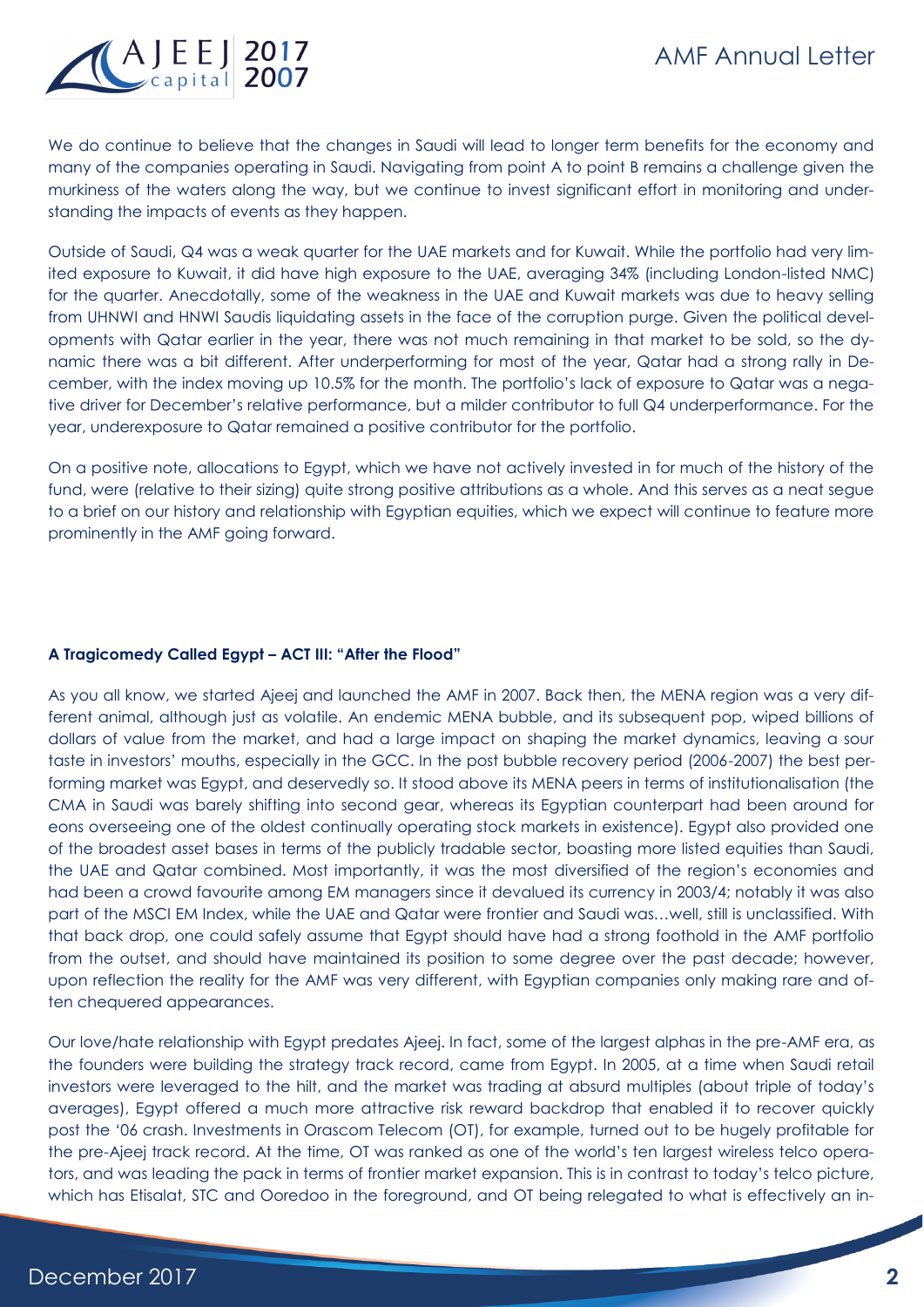

vestment vehicle for its founder.

So, after the track record was built and the fund was launched, the day-1 portfolio did indeed have Egyptian exposure, albeit in a limited capacity; and this lasted for the first year and a half or so. The reason we never built larger allocations in 2007 and 2008, was that the relative valuations in the GCC were much more attractive at the time. The other markets were going through a bit of an economic renaissance as oil was comfortably trading in the triple digits fuelling massive government spending programmes, and the markets themselves had never recovered from the aforementioned bubble and bust. With that in mind, allocations to Egypt hovered around 10% for most months from inception until the financial crisis. Once the financial crisis hit, it was the Egyptian allocation that was the first to go, as we felt that contagion, from a fundamental perspective, would be more clearly felt in Egypt as the world adjusted to its new norms. What we did not expect is that when investor flows started to return to the EM space in 2009, Egypt would be a direct beneficiary and rally strongly, negating fundamental headwinds, and making it one of the best performing equity markets globally in 2009 and 2010. This was a period that was challenging as we are conviction investors, and building conviction in Egypt then was going to take a lot more work.

With the premise of trying to build more conviction, we made our way over to Egypt a few times in 2009 and again in 2010, to try and get a better understanding of the state of affairs on the ground. Ultimately, whatever small single digit allocation existed at the time, dissipated completely by the summer of 2010 reflecting our concern with the market which rose considerably as a result of our repeated visits. Although we did not forecast the 2011 revolution, we were certainly not comfortable with the socio-political picture in general. In 2010, Egypt had an octogenarian president with no assigned vice-president and no clear line of succession (at least not one that was easily digested by the real power in the country, the Egyptian Army). Additionally, any time we met with a captain of industry, CFO or CEO to ask about the inevitable planning of succession, we were met with a typically Egyptian reassuring "take it with a grain of salt" explanation that everything was going to be alright…insha'allah…without actually providing any context or content. Suffice to say we reduced out 1%- 2% allocation to zero, much to the chagrin of our investors, as it continued to outperform the region and EM space for the balance of the year.

Everyone reading this letter is abundantly familiar with the developments in Egypt over the subsequent few quarters, so we will not bore you with that particular echo; we will however highlight the more pertinent points, economically speaking, over the period of revolution and beyond. At the start of 2011, Egypt's foreign reserves stood at around \$36 billion, or to put it in other terms, approximately 6 months of imports for a country heavily dependent on importing pretty much everything. This number quickly fell as the reserves were used to try and support a currency that was spiralling out of control; and despite depreciating against the dollar, the EGP held strong against the much more relevant euro, as most of the country's largest trading partners were (and still are) from the EU. Moreover, capital controls were imposed as a panic button measure to stop the bleed of foreign currency out of Egypt, which frankly as USD based investors we thought was somewhat concerning. So, we understandably continued to keep our distance from the market, and basically told ourselves we'll take a closer look once the dust settles.

As far as we were concerned, the Morsi era of Egypt was not one that instilled us with confidence as investors. Realistically, it was more of a tragicomedy that we were happy to observe from a distance; and we did just that. During Morsi presidency shrinkage of the central bank's foreign reserves continued, dropping from \$36 billion to a low of \$13 billion in February of 2013, just as frustration with the regime and the Brotherhood was reaching new levels of fervour. During that same period, the PMI numbers dropped violently reaching a low of 37.1 (below 50 represents contracting economic activity). In addition, Egypt, which had historically been a net exporter of gas (albeit marginally) ran out of power as reinvestments in aging fields stopped with the country unable to pay IOCs for the current and past contracts; and the bleed got even worse as the direction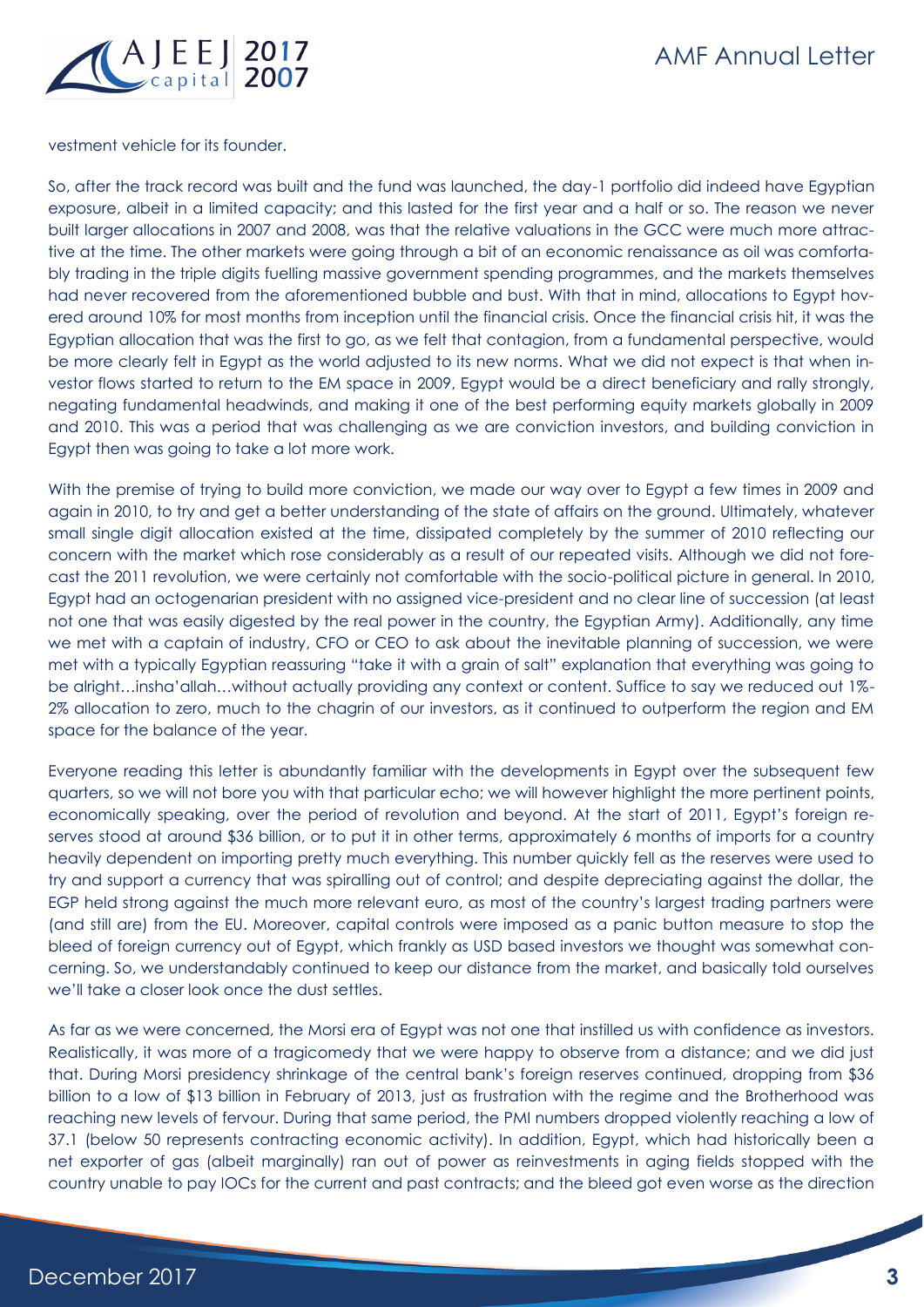

of flow of the gas pipe leading into Jordan and Israel was reversed. In summary, it was becoming abundantly clear the rock bottom was still quite some way away, and that unless there was a dramatic change, the country would continue to sink to new depths.

Enter Sisi stage right…In 2013, taking advantage of wide spread discontent with Morsi, the army, with Sisi at its helm, removed the incumbent president declaring it was fulfilling the will of the people (and terrifyingly notwithstanding democratic principles and due process, it probably was). A few months later Sisi was elected as the president of Egypt, and as much as one can disagree with how he came to power, it became quickly clear that this was the dramatic change that served as a turning point in the Egyptian story.

One of the first orders of business, and in order to appease investors' concerns (especially pertaining to the repatriation of dollars), in early 2014 at the behest of Sisi, a repatriation mechanism was implemented by the Central Bank of Egypt (CBE). The CBE, for a small fee, would guarantee any new capital entering the market, along with any appreciation that may accrue. This was a risky proposition for the CBE and for Egypt, because this mechanism was effectively resulting in a pyramid structure, and one much less stable than the more traditional pyramids in Egypt; all the while escrowing FDIs such that new foreign capital never trickled through to the economy. The idea was that CBE wanted to spur demand enough to get the Egyptians themselves to start reinvesting in the market, and stop hoarding dollars under their mattresses (quite literally). From our perspective, we continued to be concerned, however the introduction of the mechanism, although flawed, provided us with enough comfort to toe-dip back into the Nile. In 2014, we reallocated a small portion of the AMF (approximately 8% at its peak) to Egypt across a handful of names with varying degrees of success. The challenges for us at this point, other than the general malaise of the market were two-fold. Firstly, the market's liquidity relative to our fund size was a completely different order of magnitude compared to previous forays into the market. Secondly, we were convinced that the only way for the Egyptian market to dig itself out of the deep debt hole that they were in and give a boost to the economy was to devalue the currency and create a proper free float. So, we exited the market…again.

We spoke to some of you at length about why we kept out of the market in 2015 and 2016, even after partial devaluations of the currency (twice in 2015 and once in 2016 moving the USD:EGP spot rate from 7.15 to 8.88). The reality is that these spots were against the dollar, and as mentioned earlier, the EGP against the euro is much more representative of reality. And in reality, despite continued economic contraction and climbing imports, the EGP was able to absurdly appreciate against the euro from 2014 to 2016; meaning that the +30% devaluation that happened at the end of Q1 2016 simply realigned the EUR:EGP spot back to 2014 levels, which were still very expensive. So, our concern grew as we expected a big currency move to happen at some point, but whether it was imminent or in the distant future was the several million dollar question. The only thing we were able to confirm, was that it was going to happen with no forewarning so as to not allow the people and businesses (the black market gate keepers in particular) from taking advantage and positioning themselves advantageously for a large devaluation in the pound.

On the 3rd of November 2016, and with no forewarning as we had been told, the currency promptly halved in value against the dollar, and then continued to depreciate. Many investors took advantage of the situation and traded the Egyptian market heavily during this period. However, we decided to simply observe. We are not traders, nor do we pretend to know how to time the market with a pegged currency, let alone a market that is based on a highly volatile currency. So we took the next few months to visit and revisit Egypt multiple times, with the premise being that this is certainly one of the more interesting markets in our region going forward, but is it too soon? Do the fundamentals make sense? And in fact, what fundamentals should we be looking at?

Our first big trip over was in February 2017, if you look back at your newsletter history you'll find the particular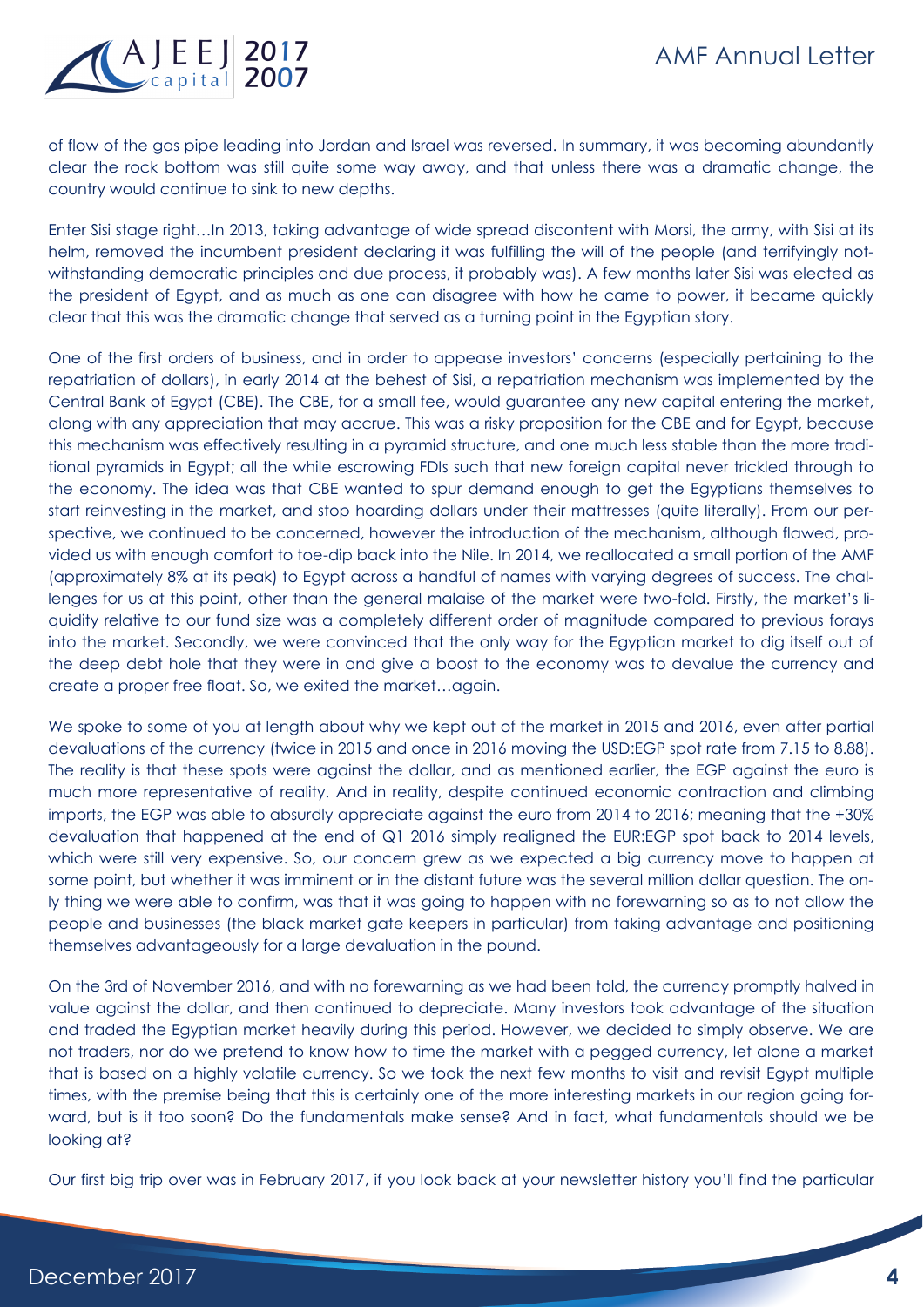

commentary about it. As a reminder though, the most notable take away from that visit was that the captains who were at the helms of the various ships in the Egyptian market were still trying to figure out how to navigate the relatively foreign environment they found themselves in. Few if any of them wanted to put money to work, and frankly who would? There was no precedent within the prior 30 or 40 years of doing business in a free float currency environment, which freaked out a lot of people; moreover, with the government providing these same captains with the opportunity to dock whatever cash they had in government T-bills with 20% yields; how is one incentivised to invest elsewhere? So, as investors, we thought to ourselves, how can we expect real FDIs to start flowing back into Egypt, if the Egyptians themselves weren't willing to put their own money to work? And that ultimately became the litmus test that would trigger our re-entry to Egypt.

So fast forward a few months to Q4 2017, and the setting has changed…not drastically, but enough to create what we feel is a tipping point in the Egyptian recovery story. FX reserves have climbed back up to the \$36 to \$37 billion level once again (if you turn a blind eye to longer term debt repayments of course…and perhaps one should, as they are likely to be rolled over until repaid). Investments into CAPEX have begun to see a recovery, with several manufacturing and industrial firms expanding product lines and looking to export both to Africa as well as Europe. Government T-bill and bond yields have eased somewhat and no longer offer as attractive an alternative to reinvesting in one's own business. FDI's are beginning to recover organically, and not necessarily going through the CBE's repatriation mechanism (which has recently become pricier); this is especially true with the strong resurgence in tourism revenues, in fact as we send this letter out we expect Russian flights between Cairo and Moscow to resume in a matter of days for the first time since the MetroJet disaster. All this has culminated in us gaining comfort with putting money to work in Egypt, finally.

If you skip ahead to the last page of this letter, you will see that Egypt once again (and for the first time since the maiden year of the fund) constitutes over 10% of the AMF, and that number is likely to grow going forward. This does not mean that we have shifted away from our ethos of being bottom-up investors, it is simply a confirmation that for the first time since launching Ajeej over ten years ago, the macro head winds in Egypt no longer supply enough negative force to negate the bottom-up stories, which is where we have always focused.

### **Swimmers Beware: A Rising Tide Lifts All Boats, but Rip Currents Are Dangerous**

2017 was a stormy year for the Saudi consumer (whether citizen or expat). Winds of change blew strongly, and a tide of structural and social adjustments moved inexorably to shore, creating havoc for sailors and swimmers alike. This unprecedented volatility in the normally becalmed seas of the Gulf made navigation extremely difficult, and the outlook for 2018 remains turbulent.

Expat consumers (our 'swimmers') significantly reduced their spending, as the announcement of new fees on expat employees and dependents impacted spending decisions as well as the decision to keep families in Saudi Arabia at all. Discussions with school and other service providers, as well as government statistics, indicate that expat population outflows occurred through much of the year and are expected to continue into 2018. The lump sum nature of the new dependent fees (SAR 100/month rising to SAR 400/month in 2020) at visa renewal, acts to both reduce the expat consumer's discretionary budget and to raise the likelihood of permanently getting out of the water and heading for higher ground in Egypt, Pakistan, or India.

Meanwhile, Saudi citizens (riding high on their boats in our story) dealt with their own series of unpleasant price shocks in 2017, reducing their consumption across the discretionary spectrum from cars to clothing to ham-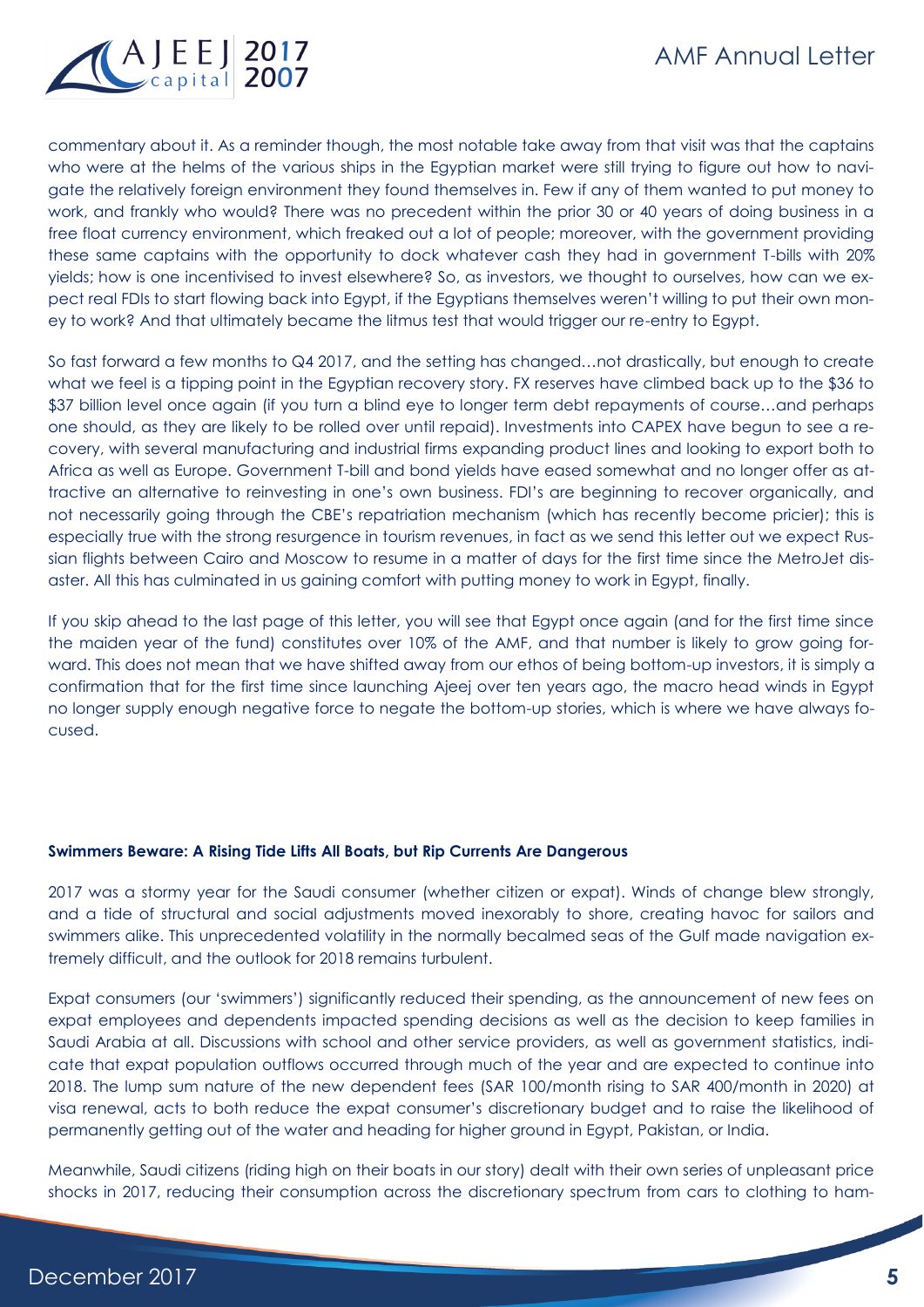

burgers. According to the General Authority for Statistics (GASTAT) monthly wages for Saudis declined by 0.3% in 2017, while monthly wages for the broad population dropped by 2.9%. As wages dropped, costs rose, with higher utility fees and fuel prices from 2016 carrying into 2017, in addition to the mid-year imposition of significant 'sin taxes' on tobacco products, soft drinks, and energy drinks, among others. As consumers reeled from the shock of higher prices and lower discretionary income, the Saudi government continued to take steps to push Saudi citizens into the private sector workforce. The hope is that with expat swimmers leaving the water in droves, and with the largesse of the state shrinking, the Saudi citizen labour force will undergo a change in mindset, making it significantly more productive and lessening the drain of expat remittances on the state as more of the private sector is driven by and in service to citizens of the kingdom.

While the drop in consumption spending (which we estimate via combined cash + POS transactions) in 2017 may seem moderate at only negative 0.8% (and an improvement on the 1.2% spending drop in 2016), it represents a sea of change from the positive 16% CAGR in consumer spending that Saudi Arabia experienced from 2007 to 2015. Far from impacting only discretionary items, as the year (and the storm) ground on, weakness in sales of basic items such as milk, juice, and baked goods grew, indicative of longer term changes in spending patterns as well as growing outflows in the expat population.

Perhaps fearing mutiny on stormy seas, the Saudi government rolled back many of the allowance cuts made for government employees in 2016 during 2017, and in fact made retroactive payments on a number of these allowances. While certainly welcomed by the populace, these adjustments were relatively small, and likely less than the new raft of price increases introduced in January 2018, encompassing higher rates for petrol, electricity, and the imposition of a 5% VAT on nearly all purchases. On a longer term positive note, Saudi Arabia is now introducing a 'Citizens Account' to support lower income Saudis with monthly cash payments. Unfortunately in the near term, this means that mid and high-income expats and Saudis will bear the brunt of the price increases, which will likely further hurt their consumption of both discretionary and non-discretionary consumer products and services offered by many of the listed consumer names. This is laid bare by looking at the totality of the consumer spending data; when we add in the spending in the Sadad payment system (primarily used for payment of government fees and utilities bills), we can see that total spending in 2017 was actually up 1.8% for the year, because of a 12% increase in Sadad payments (i.e. government fees and utility price increases). It would appear that the government is now crowding out consumer spending in its push to reduce subsidies and normalise (Saudise) the labour market.

Meanwhile the captains of the private sector continued to reduce inventories through 2017, as the value of LCs for imports into Saudi Arabia fell to 20 year lows, at times, across many categories. One might argue that from their lofty position across the private sector ships, these captains can clearly see the storms rolling in for 2018, and are trimming their sails in preparation. The 2018 – 2020 period will bring to the private sector increasing fees on expats, rising from SAR 200/month in 2017 to SAR 800/month by 2020, and expected further pressure to train and employ young Saudis, many of whose educations have left them ill-prepared for jobs in the private sector.

Unfortunately, for the broader Saudi government policy of reducing Saudi unemployment by pushing Saudis into the private sector, the private sector's reaction to weak demand and higher Saudisation requirements in 2017 was to lay off expat workers without hiring Saudi workers. GASTAT shows that in 9M 2017, 189,000 expats lost their jobs, while only 2,000 Saudis were hired. Insurance data show a slightly rosier picture of Saudi replacement vs. expats, with the number of expat beneficiaries shrinking by 869,000 while the number of Saudi beneficiaries rose by 51,000. Given that around 300,000 Saudis will enter the workforce annually for the next several years, this is far below the desired uptake under either metric (keeping in mind that health insurance numbers reflect both employees and dependents, and that Saudis typically have a higher dependency ratio than expats', so the relative difference with the GASTAT data may be smaller than it appears).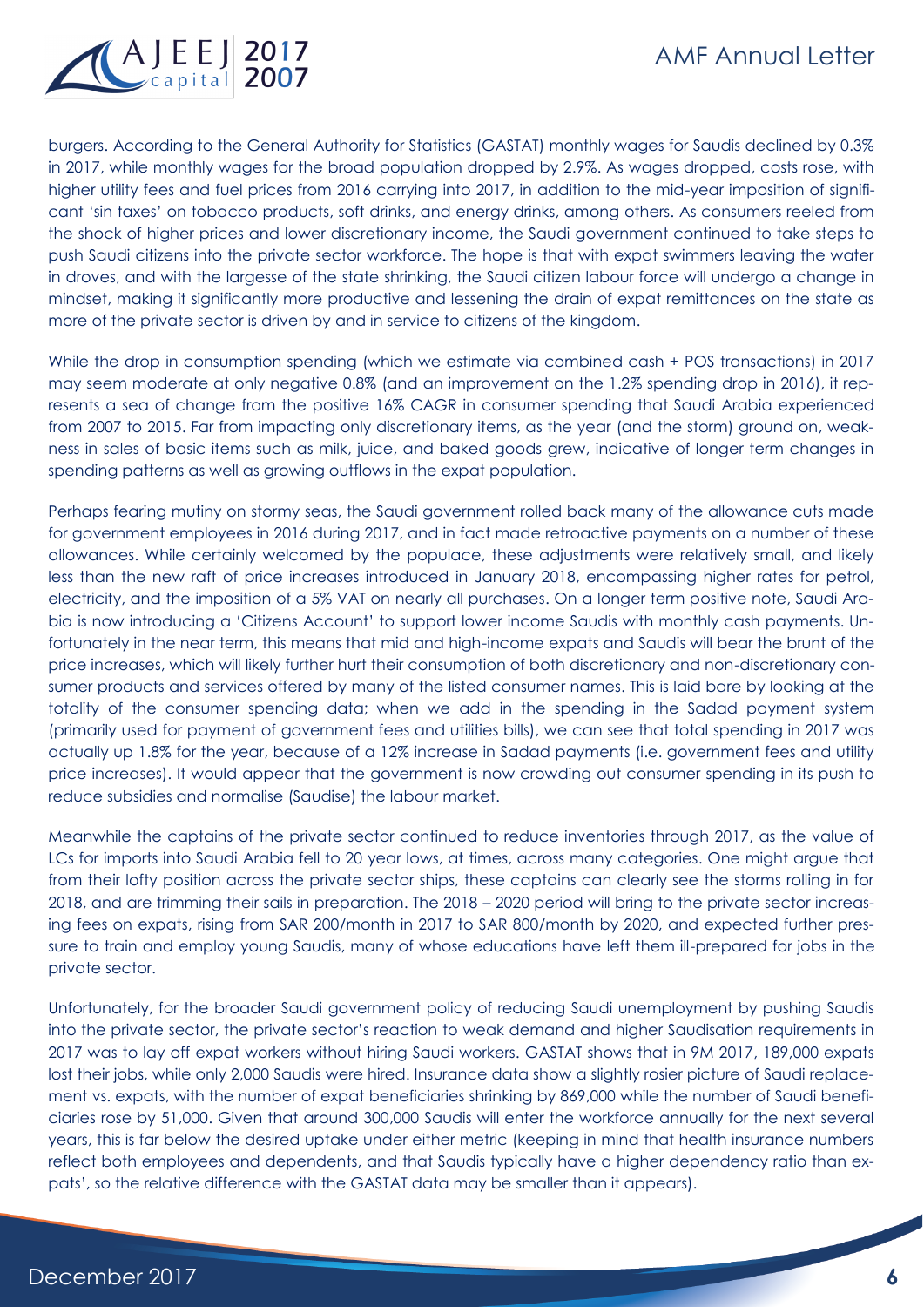

And while the challenges of this large scale private-sector push towards Saudisation are manifested, it is likely to ultimately benefit the larger organised (and frequently listed) consumer players, as other smaller boats (the vast unorganised Saudi retail sector) are swamped with the new demands for Saudi employees, POS systems, VAT accounting systems, and a myriad of other new requirements. Indeed, young Saudis generally prefer working for larger name brand Saudi firms, since they offer better wages, better working conditions, and a path to promotion and management often lacking in smaller family firms. Much of the organised consumer sector is remarkably hopeful over the long term impact of these changes, as they look at the strong performance of Extra and Jarir following the mandatory closure of mobile phone shops without 100% Saudi employees; consumption of mobile phones shifted quickly and nearly in its entirety to the organised sphere. Unfortunately, neither company did significant hiring of Saudis following this change, but then hiring inexperienced sailors in the middle of a storm is typically inadvisable, even if you appear to be riding high on a cresting wave!

As both swimmers and sailors scan the horizon to determine what 2018 will bring, they will see a few rainbows brightening the stormy sky. Women will gain the right to drive in mid-2018, and Saudi Arabia's first movie theatre in over 30 years is scheduled to open in the spring (special showings of movies already took place in 2017). Moreover, the number of sectors in which a woman can work without male supervision / permission continues to grow, and dress codes for women appear to grow more relaxed with each visit we make to Riyadh. All of these changes are likely to eventually support consumption across the discretionary spectrum, as women entering the work force begin buying cars, power suits, and fast food for weeknight dinners. For the struggling captains of private sector industry, the question of whether pots of gold ultimately lie at the end of these social rainbows (and how big said pots are, and who will enjoy the benefits of the contents first) is likely to dominate discussions of where and how to navigate their ships in 2018.

# **Emaar, Inc.: The Saga Continues**

*"The saga form has often been compared to the modern literary form of the novel, but, though similarities exist, there are also important differences. Like the novel, the saga narrates a chronologically defined story, but as often as not, there is not one story, but several intertwined narratives in a saga." –* **Margaret Clunies Ross, University of Sydney**

Over the past 20 years, Emaar Properties has come to symbolize Dubai's character and aspirations, even as it helped to build them. The company's name is irrevocably linked to Dubai's current emblem on the global stage (the Burj Khalifa), and it is currently building the Burj Khalifa's harbour-front doppelganger (Dubai Creek Tower) in partnership with Dubai Holding. But while the company has been a vehicle for and driver of some of Dubai's most spectacular success stories (the Burj Khalifa, the Dubai Marina, the Dubai Mall, and now Dubai Creek Harbour and Mohammed Bin Rashid City), equity investors have struggled to realize the full value of their investment in the company, which has traded at an average discount to net asset value of 45% for the past decade. Market forces have driven that discount as high as 75% and as low as 10% for brief periods of time, but generally the market has refused to fairly reward the company for its strong return on capital, its history of successful multi-sector development, or its ability to innovate new products and services to serve the Dubai and broader MENA markets.

In a bid to reduce this discount and to demonstrate the value it has created, Emaar has listed 3 subsidiaries over the past 3 years. While each listing resulted in a dividend payment to Emaar shareholders, the listed entities have done little or nothing to erase the discount at which the parent trades, and have all underper-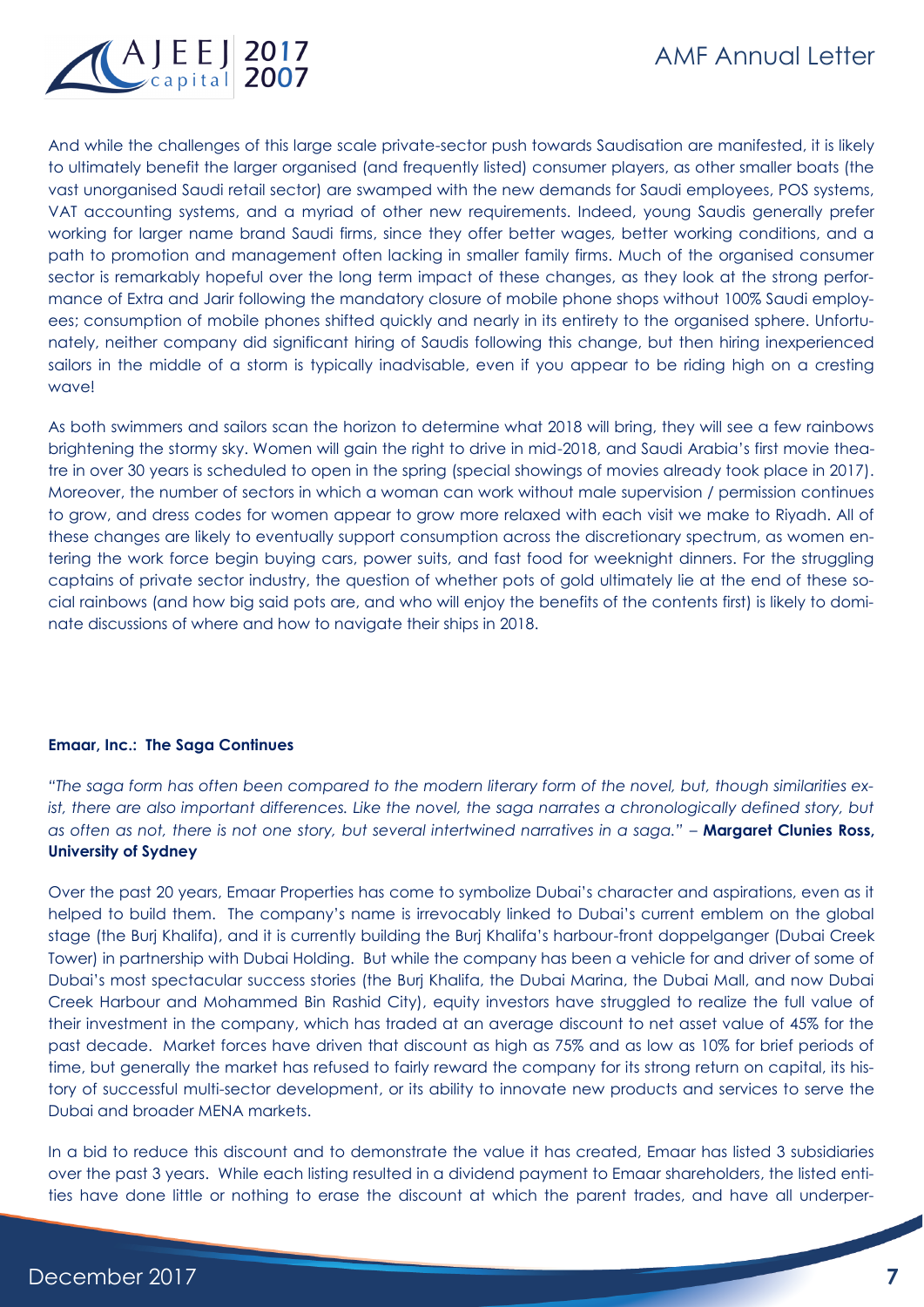

formed comparable companies, while Emaar itself has either underperformed or performed closely in line with the price performance of the listed entities, despite outperforming in the run-up to each IPO. As is clear below, however, each subsequent IPO has seen a smaller announcement – listing run up than the last for Emaar Properties itself.

|                                 | <b>Emaar Malls IPO: Oct 2.</b><br>2014 |                                     | Emaar Misr IPO: July 6,<br>2015 |                              | <b>Emaar Dev IPO: Nov 22,</b><br>2017 |                              |
|---------------------------------|----------------------------------------|-------------------------------------|---------------------------------|------------------------------|---------------------------------------|------------------------------|
|                                 | <b>Emaar Malls</b>                     | <b>Emaar Prop-</b><br><b>erties</b> | <b>Emaar Misr</b>               | <b>Emaar Prop-</b><br>erties | <b>Emaar De-</b><br>velopment         | <b>Emaar Prop-</b><br>erties |
| <b>Announcement to IPO</b>      |                                        | 25.6%                               |                                 | 6.6%                         |                                       | 0.0%                         |
| <b>IPO Day LCY Price Return</b> | 12.1%                                  | $-4.7\%$                            | $-9.9\%$                        | 0.4%                         | $-4.3\%$                              | 2.6%                         |
| 5 Days LCY Price Return         | 12.1%                                  | $-3.8\%$                            | $-14.7\%$                       | $-1.8\%$                     | $-3.8\%$                              | 0.5%                         |
| 1 Month LCY Price Return        | 10.7%                                  | $-11.1%$                            | $-15.5%$                        | 3.1%                         | $-15.8%$                              | $-6.4%$                      |
| 3 Months LCY Price Return       | $-7.6%$                                | $-37.9%$                            | $-41.9%$                        | $-13.3%$                     | n/a                                   | n/a                          |
| 6 Months LCY Price Return       | 2.1%                                   | $-43.2\%$                           | $-33.0\%$                       | $-28.9\%$                    | n/a                                   | n/a                          |
| <b>Present LCY Price Return</b> | $-17.9\%$                              | $-37.2%$                            | $-0.5%$                         | $-5.0\%$                     | $-6.5\%$                              | $-3.3%$                      |
| Total USD Return w Div          | $-12.5%$                               | $-23.8\%$                           | $-11.4%$                        | $-0.5%$                      | $-6.5\%$                              | $-3.3%$                      |

*Source: Bloomberg*

Who deserves the blame for this state of affairs? In a typical fairy tale, a single menacing presence (evil) witch, dastardly villain, strange old lady, deformed mythical creature) would emerge as the culprit, and once the culprit is identified and slayed, happily ever after arrives. There is no single villain or factor to which we can attribute the seeming failure of Emaar's IPOs, but rather a confluence of factors, benign and not, that have conspired to produce negative performance.

The tale of Emaar's IPOs is more like an Icelandic saga: *"…saga strands do not always link up to the main narrative. They may just peter out when the saga writer no longer needs a particular character or line of narration. It is common for saga authors to explain that someone or other is now "out of this saga"* – focused effort on communication and development of the business segment by management in the 18 months leading up to the offering, and then following the offering in a period of seeming benign neglect and a lack of interest in continuing to tell the story.

While in many markets, this sort of benign neglect from the parent company might be positive and lead to innovation and growth generated by the management of the listed entity, at Emaar the narrative is controlled so tightly by the group that as in an Icelandic saga, excitement and initiative seem to peter out, with management turnover, anaemic growth, and a lack of strategic vision. It is as if having given birth to these children, Emaar has difficulty sharing food with them, despite the fact that these listed companies are the legacy of the parent company.

This treatment of spun off subsidiaries results in disinterest from retail investors (who prefer to be invested in the innovative and Dubai-government aligned parent) and from institutional investors (for whom the limited free float (10-20% only) and limited liquidity (combined liquidity is less than half of the parent's liquidity, while the market cap of the 3 listed entities is larger than that of the parent) make the stocks both unattractive and nearly un-investable.

As investors, we continue to see fundamental value across nearly all of Emaar's assets, including each of the listed subsidiaries. However, we are baffled as to why management continues to repeat its mistakes in realiz-